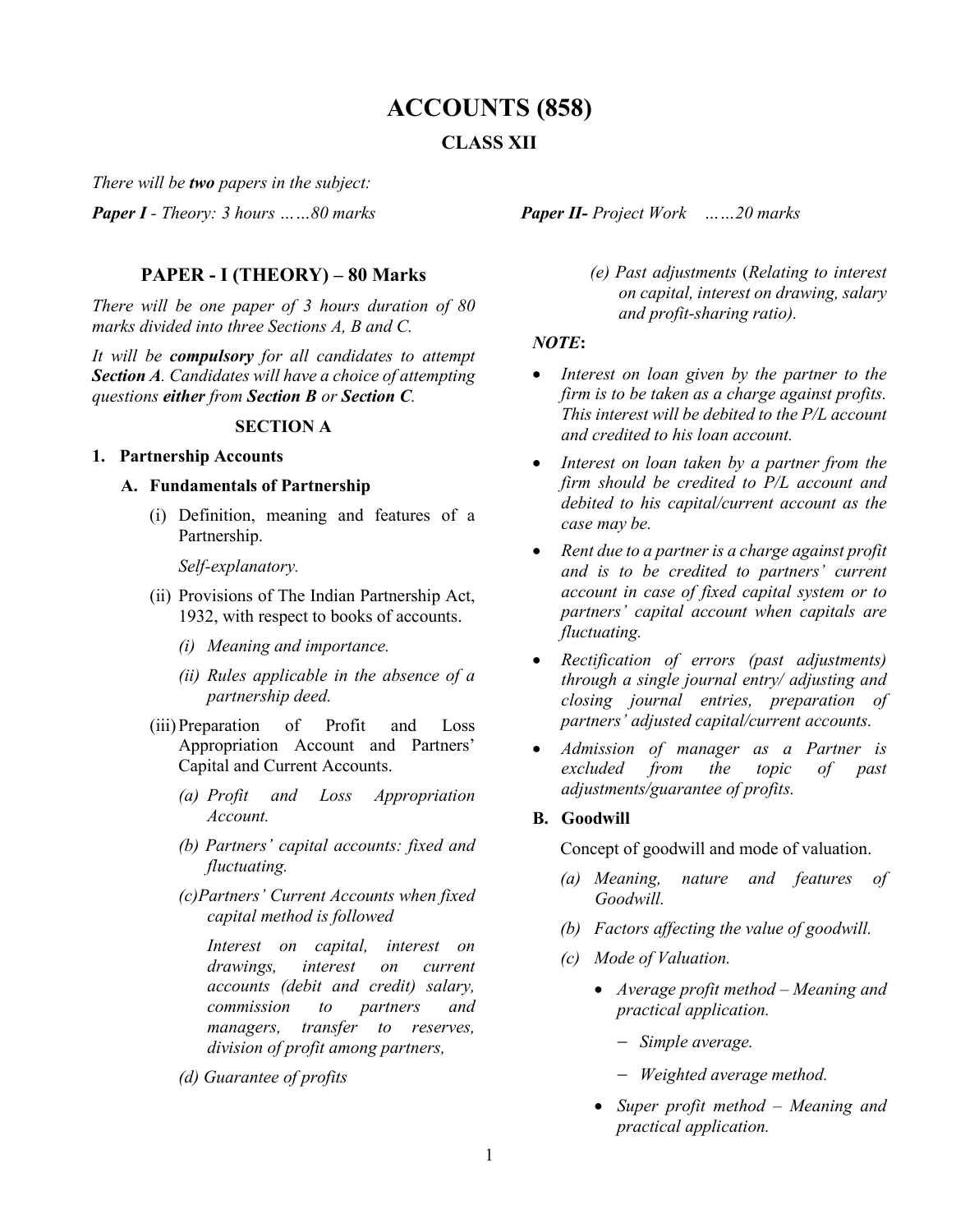- *Capitalization method – Meaning and practical application.*
	- − *Capitalization of average profit.*
	- − *Capitalization of super profit.*

*NOTE***:** *Capital Employed/Net assets are Total assets (excluding purchased goodwill, non-trade investments and fictitious assets) less outside liabilities.*

*Investments to be taken as non-trade investments unless specified as trade investments.* 

### **C. Reconstitution of Partnership**

### **I. Admission**

(i) Calculation of new profit-sharing ratio, sacrificing ratio and gaining ratio.

### *Self-Explanatory*

(ii) Accounting treatment of goodwill on admission of a partner.

*Based on Accounting Standard -26 issued by the Institute of Chartered Accountants of India in the context of Intangible Assets.*

- *(a) Premium for goodwill paid privately.*
- *(b) Premium for goodwill paid (in cash or kind) and retained in the business.*
- *(c) Premium for goodwill paid and withdrawn by the old partners.*
- *(d) When the incoming partner cannot bring premium for goodwill in cash, adjustments are to be done through his current account.*
- *(e) Hidden goodwill.*
- *(f) When goodwill appears in the old Balance Sheet.*
- (iii)Preparation of Revaluation Account.

*Preparation of a Revaluation Account where changes in the values of assets and liabilities are reflected in the new Balance Sheet after reconstitution of a partnership firm.*

(iv) Accounting treatment of accumulated profits and losses.

*General Reserve / Reserve Fund, Workmen Compensation Reserve/ Fund, Investment Fluctuation Reserve/Fund, Contingency Reserve, Profit and Loss Account (Debit and Credit balance) and Advertisement Suspense Account/ Deferred Revenue Expenditure.* 

- (v) Adjustment of Capitals.
	- *(a) Adjustment of old partner's Capital Accounts on the basis of the new partner's capital.*
	- *(b) Calculation of new partner's capital on the basis of old partner's adjusted capital.*
- (vi) Change in Profit-Sharing Ratio.

*Change in PSR takes place at the time of admission of a partnership firm.*

*Accounting treatment of accumulated profits and losses through one journal entry: (Adjustment of the incoming partner's share to be done through his current account-similar to the treatment of goodwill not brought in cash.)*

*Gaining Partners' Cap/Current A/c Dr.* 

*To Sacrificing Partners Cap/Current (in case of profits).*

*Sacrificing Partners' Cap/Current A/c Dr.* 

*To Gaining Partners Cap/Current (in case of losses)*

*General Reserve/ Reserve fund, Workmen Compensation Reserve/ Fund, Investment Fluctuation Reserve/ Fund, Contingency Reserve, Profit and Loss Account (Debit and Credit Balance) and Advertisement Suspense Account/ Deferred Revenue Expenditure.* 

### *NOTE:*

- *Preparation of Balance Sheet during admission of a partner to be done in Horizontal format.*
- *Memorandum revaluation account, Joint Life Policy, Individual life policy are excluded from the syllabus.*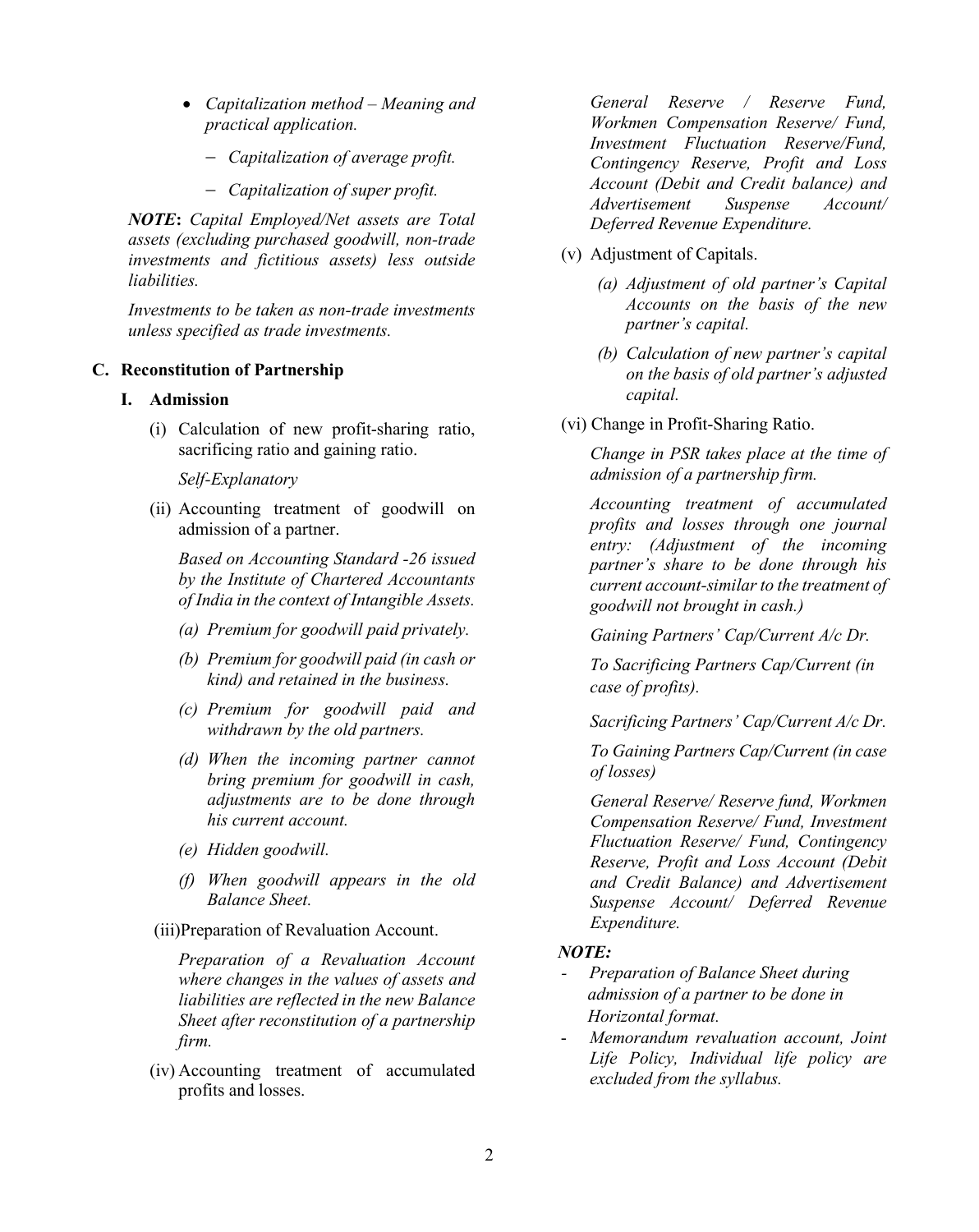- *Admission of a partner during an accounting year is excluded from the syllabus.*

#### **II. Retirement and death of a partner**

(i) Calculation of new profit-sharing ratio, gaining ratio and sacrificing ratio.

*Self-Explanatory.* 

(ii) Adjustment with regard to goodwill including hidden goodwill*.*

*Self-Explanatory.* 

(iii)Adjustment with regard to undistributed profits and losses.

*Self-Explanatory.*

(iv) Adjustment with regard to share of profits of the retiring or deceased partner from the date of the last Balance Sheet to the date of retirement or death (on the basis of time or turnover).

*Through P & L Suspense A/c (in case of no change in PSR of remaining partners).*

*Through Gaining Partners capital/ current A/c (in case of change in PSR of remaining partners).*

(v) Preparation of Revaluation Account on retirement or death of a partner.

*Self-Explanatory.*

- (vi) Adjustment of capitals.
	- *(a) Readjusting the adjusted capital of the continuing partners in the new profit-sharing ratio.*
	- *(b) Adjusting the capitals of the continuing partners on the basis of the total capital of the new firm.*
	- *(c) When the continuing partners bring in cash to pay off the retiring partners.*
- (vii) Calculation and payment of amount due to retiring partner.

*Self-Explanatory.*

(viii) Preparation of retiring partner's loan account.

*Self-explanatory.*

(ix) Change in Profit-Sharing Ratio.

*Change in PSR takes place at the time of retirement / death of a partnership firm.*

*Accounting treatment of accumulated profits and losses through one journal entry:* 

*Gaining Partners' Cap Current A/c Dr.* 

*To Sacrificing Partners' Cap/Current (in case of profits).*

*Sacrificing Partners' Cap/Current A/c Dr.* 

*To Gaining Partners' Cap/Current (in case of losses)*

*General Reserve/ Reserve fund, Workmen Compensation Reserve/ Fund, Investment Fluctuation Reserve/ Fund, Contingency Reserve, Profit and Loss Account (Debit and Credit Balance) and Advertisement Suspense Account/ Deferred Revenue Expenditure.* 

#### *NOTE:*

- − *Preparation of Balance Sheet during retirement / death of a partner to be done in Horizontal format only.*
- − *Memorandum Revaluation Account, Joint Life Policy, Individual life policy are excluded from the syllabus.*
- − *Retiring partner's and deceased partner's executor's loan account with interest on loan accrued and due and interest on loan accrued but not due is excluded from the syllabus.*

#### **III. Dissolution of a Partnership firm.**

(i) Meaning of dissolution and settlement of accounts under Section 48 of The Indian Partnership Act 1932.

*Self- Explanatory*

(ii) Preparation of Memorandum Balance Sheet, Realization Account, Partner's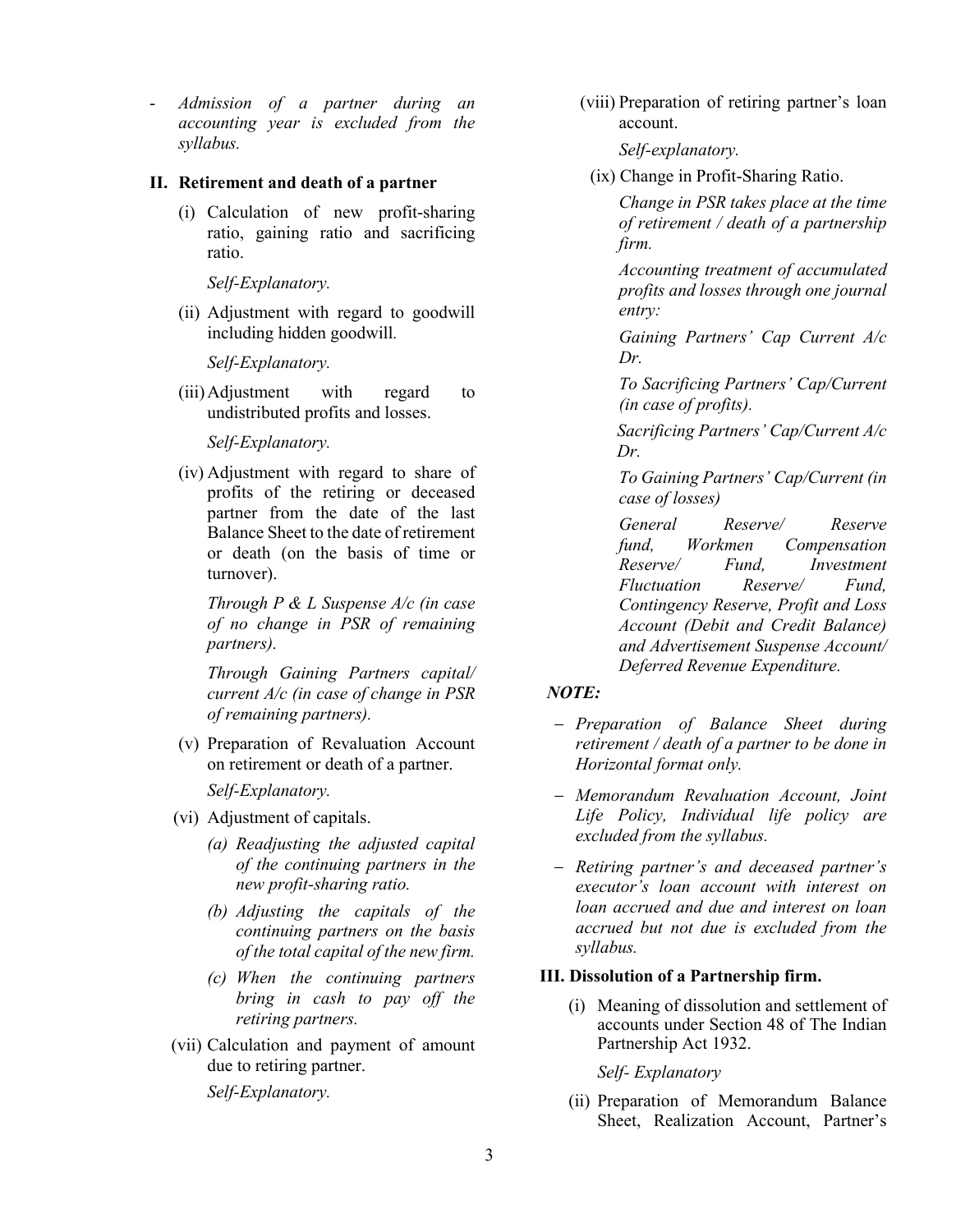Loan Account, Partner's Capital Account and Cash/Bank Account.

*Self-explanatory.*

#### *NOTE:*

*When an asset or a liability is taken to the realization account any corresponding/related fund or reserve is also transferred to realization account and not to the partners' capital accounts.*

*When accounts are prepared on a fixed capital basis, partners' current account balances are to be transferred to capital account. No adjustments are required to be passed through current account.*

*Bank overdraft is to be taken to the Bank/Cash A/c and not to be transferred to realization account but bank loan must be transferred to realization account.*

- *If question is silent about the payment of a liability, then it has to be paid out in full.*
- *If the question is silent about the realization of an asset, its value is assumed to be nil.*
- *Loan taken from a partner will be passed through cash or bank account even if the partner's capital account has a debit balance.*
- *Loan given to a partner will be transferred (debited) to his Capital account.*
- *Admission cum retirement, amalgamation of firms and conversion/sale to a company together with piecemeal distribution and insolvency of a partner / partners not required.*

#### **2. Joint Stock Company Accounts**

#### **A. Issue of Shares**

Problems on issue of shares.

- (a) Issue of shares at par and premium under Companies Act, 2013.
- (b) Issue of shares for considerations other than cash:
	- To promoters (can be considered either through Goodwill account or Incorporation costs account).
	- To underwriters.
	- To vendors.
- (c) Calls in arrears, calls in advance and interest thereon.
- (d) Over and undersubscription (including pro-rata allotment).

(e) Preparation of Journal; Cash Book and Journal Proper; Ledger Accounts.

*NOTE: In pro-rata allotment when shares are issued at a premium, excess money received on application will first be adjusted towards the share capital. Any excess thereon will be utilized towards the Securities Premium Reserve.*

*When allotment or any call money is due, it is to be transferred to the calls in arrears account, on which interest, if provided in the Articles of Association, will be calculated.* 

(f) Forfeiture and reissue of shares at par, premium or discount.

*Self-explanatory.*

(g) Disclosure of Share capital in the company's Balance Sheet.

### *NOTE:*

- *All capital losses to be written off in the year in which they occur.*
- *Issue of bonus and rights shares, private placement of shares, sweat equity shares, employees' stock option scheme, reservations for small individual participants and minimum tradable lots are not required.*

### **B. Issue of Debentures**

Problems on issue of debentures (at par, at premium and at discount.)

*Problems on issue of debentures to include:*

- *(a) Issue of debentures at par, at premium and at discount under Companies Act 2013.*
- *(b) Issue of debentures as collateral security for a loan.*
- *(c) Issue of debentures for considerations other than cash.*
	- *To promoters.*
	- *To underwriters.*
	- *To vendors*
- *(d) Accounting entries at the time of issue when debentures are redeemable at par and premium.*
- *(e) Calls in arrears, calls in advance and interest thereon.*
- *(f) Interest on debentures (with TDS).*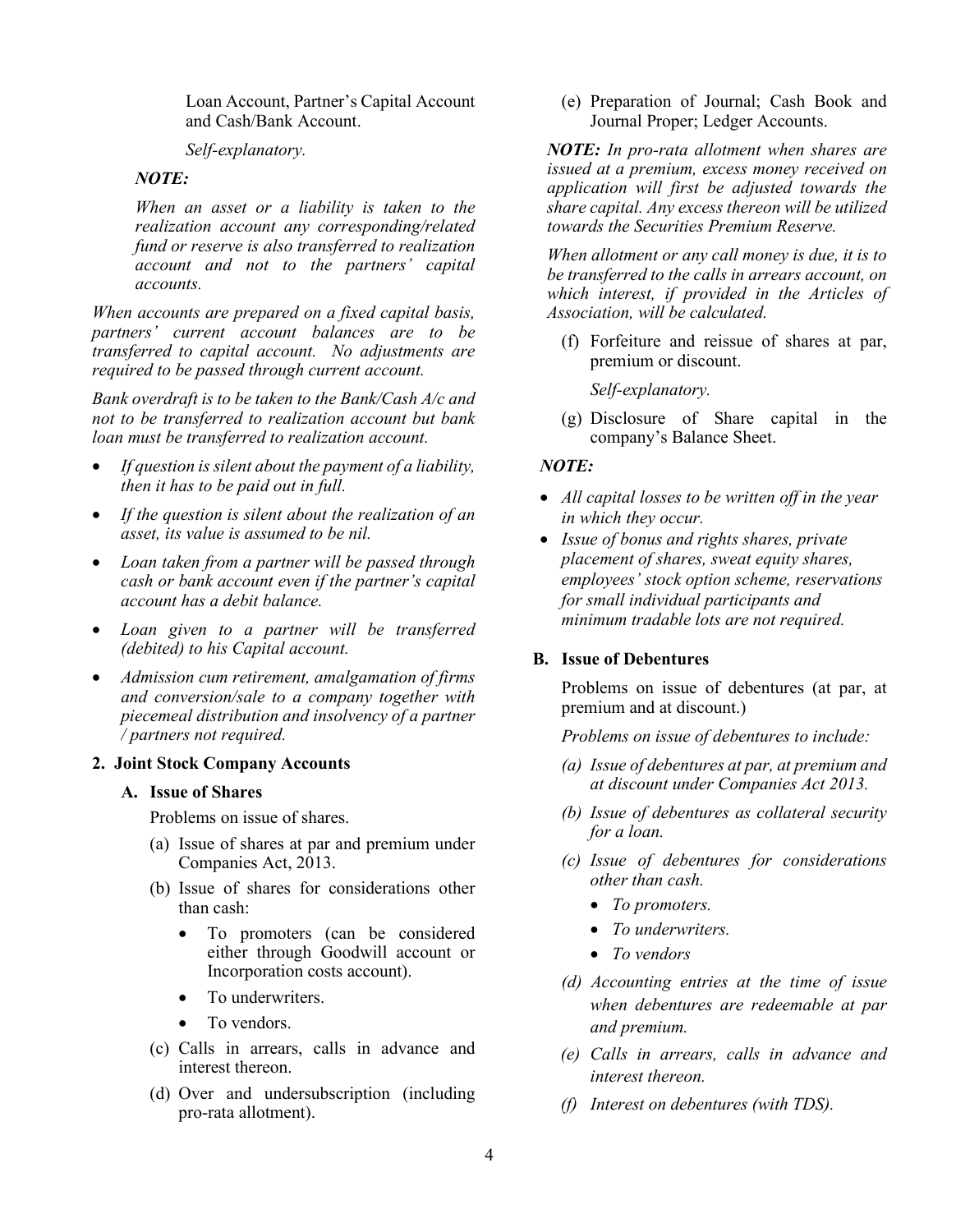*(g) Disclosure of Debentures in the company's Balance Sheet.*

### *NOTE:*

*All capital losses to be written off in the year in which they occur.* 

### **C.****Redemption of Debentures**

- Creation of Debenture Redemption Reserve (wherever applicable)
- Redemption of debentures out of profits.
- Redemption of debentures out of capital.
- Redemption of debentures in a lump sum.
- Redemption of debentures in annual instalments by draw of lots.

### *Self-Explanatory.*

### **NOTE:**

- **I.** All capital losses to be written off in the year in which they occur.
- **II.** Calculation of ex-interest and cum-interest are not required.
- **III.** In case of redemption of debentures in annual instalments by draw of lots:
	- (i) The entire DRI purchased for the redemption of the instalment of debentures is not sold at the end of the year but sold/further purchased to the extent to maintain 15% of the face value of the debentures to be redeemed in the next instalment. In case of redemption in equal instalments, DRI purchased for the first instalment remains invested till the last instalment.
	- (ii) Wherever applicable, DRR is transferred to General Reserve in proportion to the debentures redeemed.
- **IV.** Rules relating to creation of

Debenture Redemption Reserve (DRR):

(i) Listed companies including NBFCs registered with RBI and HFCs registered with National Housing Bank (NHB) both for public issue as well as private placements do not require the creation of a DRR of 25 per cent of the value of outstanding non-convertible debentures.

- (ii) Unlisted NBFCs registered with RBI and HFCs registered with National Housing Bank (NHB) both for public issue as well as private placements do not require the creation of a DRR of 25 per cent of the value of outstanding non-convertible debentures.
- (iii) For unlisted companies (other than NBFCs and HFCs), DRR is reduced from the present level of 25 per cent to 10 per cent of the outstanding debentures.

Rules regarding Debenture Redemption Investment (DRI)

- Unlisted NBFCs and HFCs need not deposit any amount of its debentures maturing during the year with scheduled banks or invest it in specified government securities.
- The following companies will continue to invest or deposit, on or before 30th April in each year, a sum which shall not be less than 15 per cent, of the amount of its debentures maturing during the year, ending on  $31<sup>st</sup>$  March of the next year, in deposits with any scheduled bank, free from any charge or lien / in unencumbered securities of the Central Government or any State Government / in unencumbered securities mentioned in Section 20 of the Indian Trusts Act, 1882/ in unencumbered bonds issued by any other company notified under Section 20 of the Indian Trusts Act, 1882:
	- (i) Listed companies including NBFCs registered with RBI HFCs National Housing Bank (NHB) and unlisted companies (other than NBFCs and HFCs).
	- (ii) Unlisted companies (other than NBFCs and HFCs).

*Basically, All India Financial Institutions regulated by RBI, Banking Companies for both public as well as privately placed debentures, other Financial Institutions within the meaning of Section 2(72) of the Companies Act, 2013 and unlisted NBFCs registered with RBI and HFCs registered with National*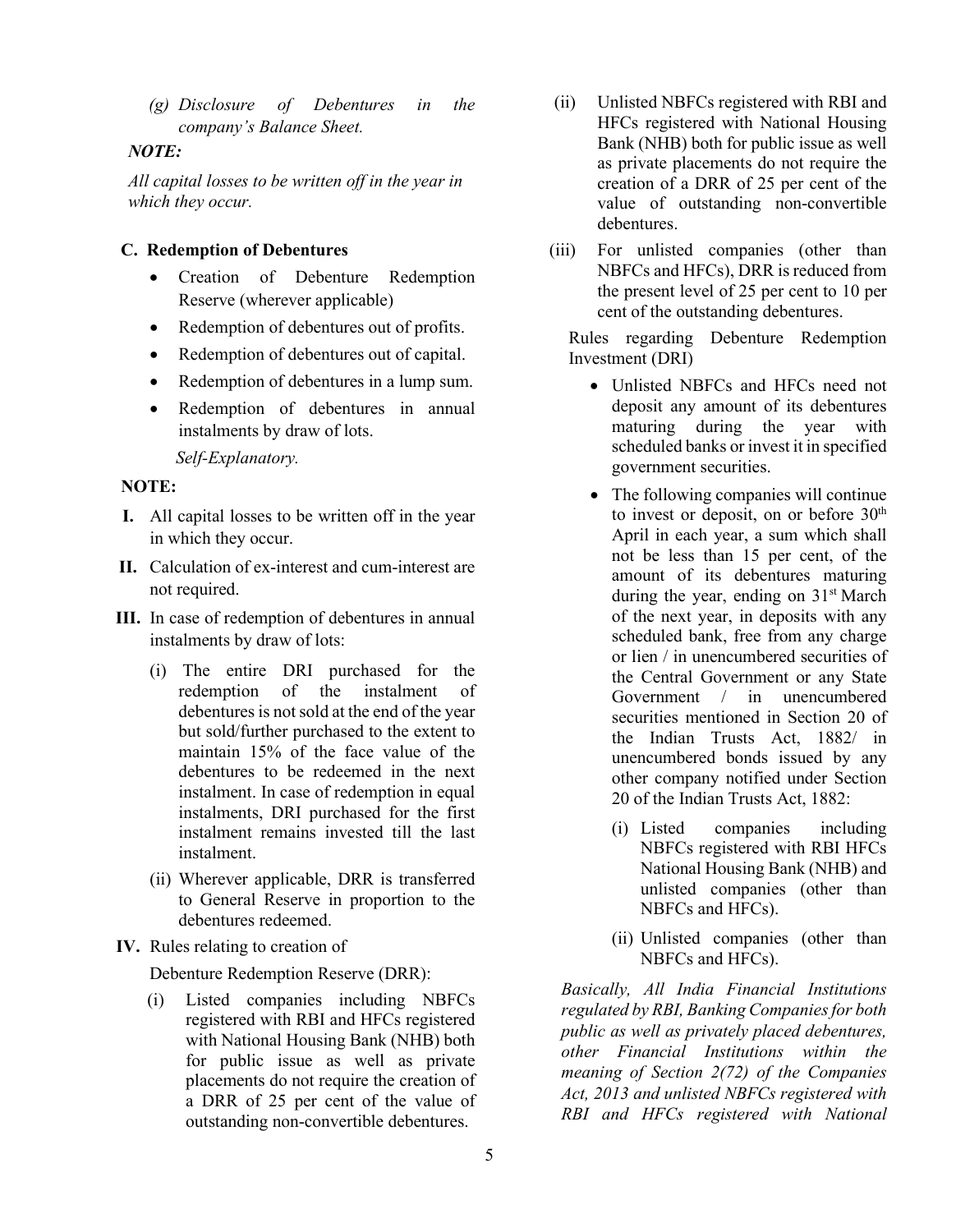*Housing Bank (NHB) are exempted both, from creating DRR and from making a DRI.*

### **D. Final Accounts of Companies**

 Preparation of the Balance Sheet of a company (along with notes to accounts) as per Schedule III Part I of Companies Act 2013.

*Amendments:*

- *1. As per the amendment made in Accounting Standard 4, dividend proposed for a year is not a liability till it has been approved by the shareholders. Thus, proposed dividend is not shown as a short-term provision in the current Balance Sheet of a company but disclosed in Notes to Accounts under Contingent Liabilities.*
- *2. Schedule III of the Companies Act, 2013, has been amended whereby:* 
	- *(I) The sub-head 'Fixed Assets' under Non-Current Assets is replaced with 'Property, Plant and Equipment and Intangible Assets.'*
	- *(II) Tangible Assets under Fixed Assets is replaced with 'Property, Plant and Equipment'.*

*NOTE: Schedule III Part II of Companies Act 2013 (Statement of Profit and Loss) is not required for the purpose of preparing final accounts of a Company.*

*However, for the preparation of Comparative and Common Size Income Statements (Section B – Unit 4: Financial Statement Analysis), the extent and format of the Statement of Profit and Loss as per Schedule III Part II of the Companies Act 2013 to be studied is as follows:*

*Statement of Profit and Loss for the year ended:……………..*

|                            | Particulars                | <b>Note</b><br>No. | Figures<br>for the<br>Current<br>reporting<br>period | Figures<br>for the<br>Previous<br>reporting<br>period |
|----------------------------|----------------------------|--------------------|------------------------------------------------------|-------------------------------------------------------|
|                            | Revenue from<br>operations |                    |                                                      |                                                       |
| $\boldsymbol{\mathit{II}}$ | Other Income               |                    |                                                      |                                                       |

| Ш                  | <b>Total Revenue</b>                  |  |  |
|--------------------|---------------------------------------|--|--|
|                    | $(I+II)$                              |  |  |
| $I\hspace{-.1em}V$ | Expenses:                             |  |  |
|                    | Cost of                               |  |  |
|                    | materials                             |  |  |
|                    | consumed                              |  |  |
|                    | Purchases of<br>Stock-in-Trade        |  |  |
|                    | Changes in                            |  |  |
|                    | inventories of                        |  |  |
|                    | finished goods                        |  |  |
|                    | Work-in-                              |  |  |
|                    | progress and<br>Stock-in Trade        |  |  |
|                    |                                       |  |  |
|                    | Employee<br>benefits                  |  |  |
|                    | expense                               |  |  |
|                    | Finance costs                         |  |  |
|                    | Depreciation                          |  |  |
|                    | and                                   |  |  |
|                    | amortization<br>expense               |  |  |
|                    | Other                                 |  |  |
|                    | expenses                              |  |  |
|                    | Total expense                         |  |  |
|                    |                                       |  |  |
| $\overline{V}$     | Profit before<br>$tax$ (III-IV)       |  |  |
| VI                 | Less Tax                              |  |  |
| VІІ                | Profit after<br>$\textit{Tax (V-VI)}$ |  |  |

# **SECTION B**

### **MANAGEMENT ACCOUNTING**

### **3. Financial Statement Analysis**

Comparative Statements and Common Size Statements.

*Meaning, significance and limitations of Comparative Statements and Common Size Statements.*

*Preparation of Comparative Balance Sheet and Statement of Profit and Loss (inter-firm and intrafirm) showing absolute change and percentage change.*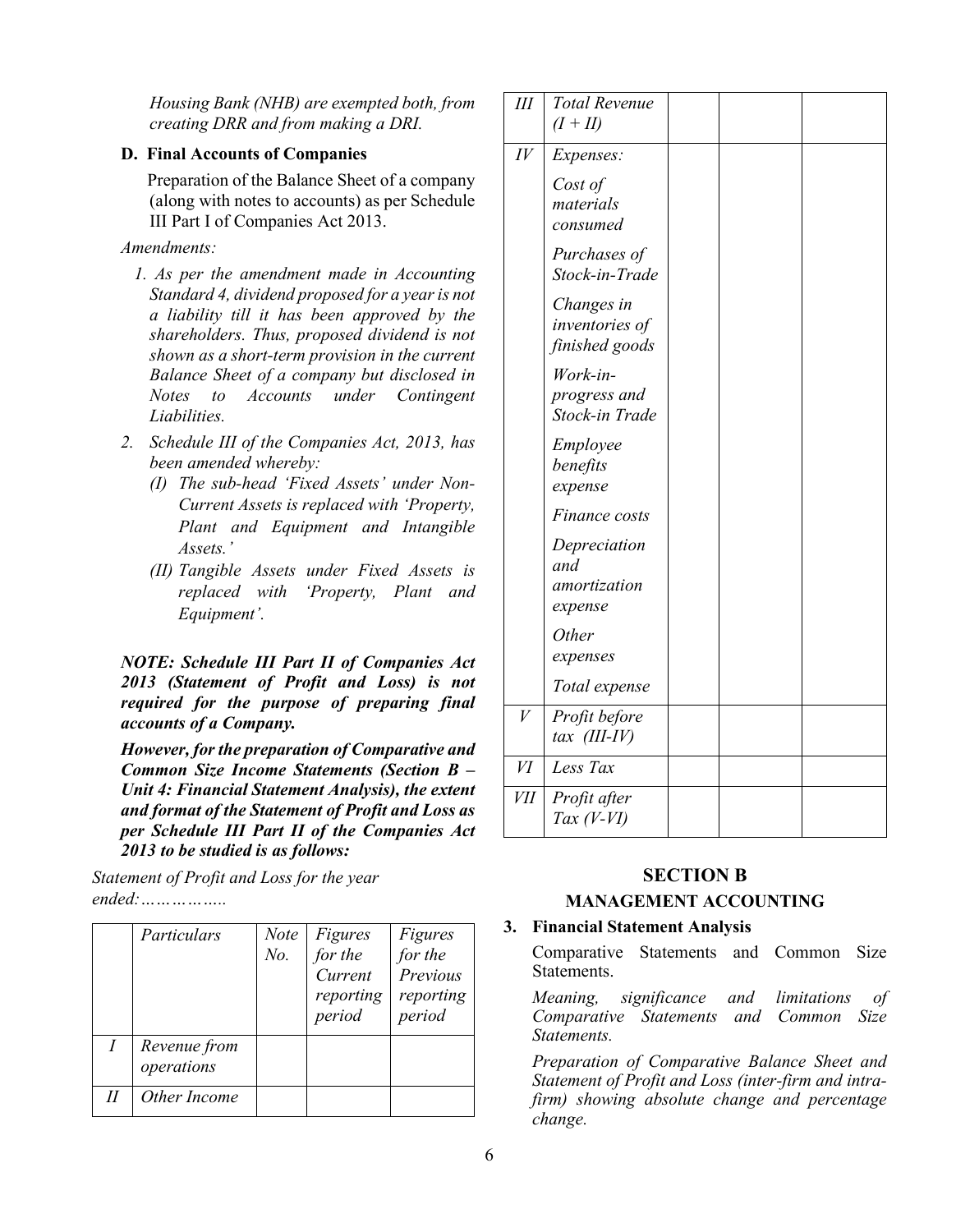*Common size Balance Sheet to be prepared as a percentage of total assets and total liabilities.* 

*Common size Statement of Profit and Loss to be prepared as a percentage of Revenue from operations.* 

**NOTE**: Preparation of comparative statements and common size statements to be made from the Balance Sheets and Statements of P/L without notes to accounts.

### **4. Cash Flow Statement (Only for Manufacturing Companies)**

(i) Meaning, importance and preparation of a Cash Flow Statement.

*NOTE: Based on Accounting Standard – 3 (revised) issued by the Institute of Chartered Accountants of India.*

(ii) Calculation of net cash flows from operating activities based on Indirect Method only.

*Preparation of a Cash Flow Statement from two consecutive years' Balance Sheet with or without adjustments.*

*Preparation of complete/partial cash flow statement from extracts of Balance Sheets and Statements of P/L with or without adjustments.*

*NOTE: Any adjustment or an item in the Balance Sheet relating to issue of bonus shares, extraordinary items and refund of tax are not required.*

(iii) Preparation of Cash Flow Statement on basis of operating, investing and financing activities.

*The following items are to be taken when calculating net cash flows from financing activities:*

- *Issue of shares at par and premium, issue of debentures at par, premium and discount.*
- *Redemption of preference shares and debentures at par.*
- *Interest paid on Long-Term and Short-Term Borrowings.*
- *Dividend– interim and final- paid on shares.*
- *Long-term borrowings and Short-term borrowings – bank overdraft, cash credit and short-term loan. whether taken or repaid.*

• *Share issue expenses / underwriting commission paid.*

*The following items are to be taken when calculating net cash flows from investing activities:*

- *Cash purchase of Property, Plant & Equipment & intangible assets.*
- *Cash sale of Property, Plant & Equipment & intangible assets.*
- *Purchase of shares or debentures or longterm investments of other companies.*
- *Interest and dividend received on shares or debentures or long- term investments of other companies.*
- *Sale of shares or debentures or long- term investments of other companies.*

*The following items are to be taken for cash and cash equivalents:*

- *Cash*
- *Bank*
- *Short term investments*
- *Marketable securities*

### *NOTE:*

- *(i) Adjustments relating to provision for taxation, proposed dividend, interim dividend, amortization of intangible assets, profit or loss on sale of fixed assets including provision for/accumulated depreciation on them, Profit or loss on sale of investment are also included.*
- *(ii) Treatment of proposed dividend:*
	- *(a) Dividend proposed for the previous year will be an outflow for cash, unless otherwise stated, on the assumption that the proposed amount has been approved by the shareholders in the AGM.*
	- *(b) No effect is given to Proposed Dividend for the current year as it is not provided for and is a contingent liability.*
	- *(c) Any unpaid dividend is transferred to Dividend Payable Account / Unpaid Dividend Account which is shown in the Balance Sheet of the current year as Other Current Liabilities under Current Liabilities.*
- *(iii)Treatment of provision for doubtful debts-Provision for doubtful debts can be treated as a charge against profits or as part of the working capital changes. In case of good*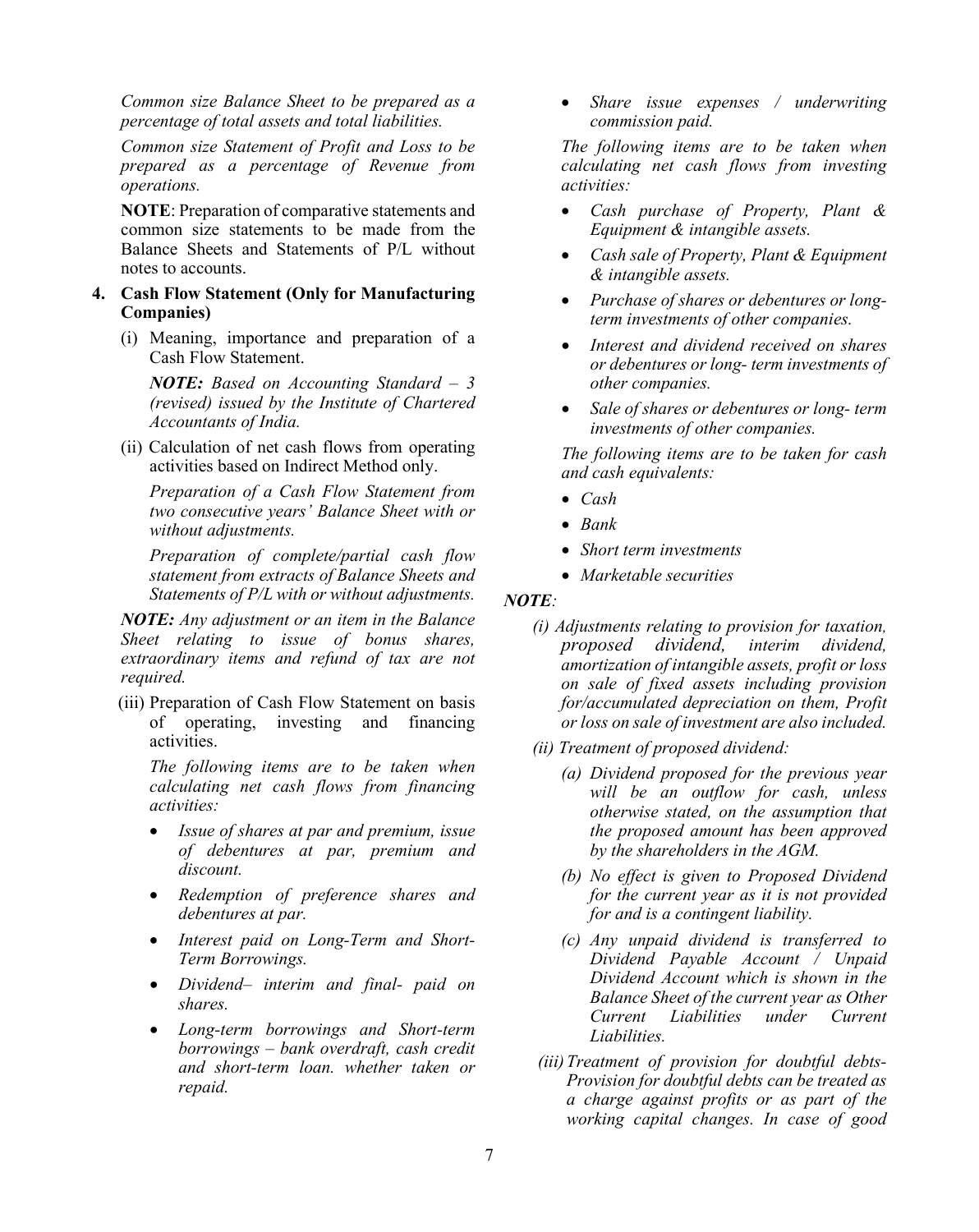*debtors, the provision will be treated as an appropriation of profit.*

*(iv) To calculate cash flow from operating activities the Adjusted Profit and Loss Account is not acceptable as per AS-3.*

#### **5. Ratio Analysis**

#### **A. Liquidity Ratios:**

*(i) Current Ratio:*

$$
= \frac{Current\,\,Assets}{Current\,\,Liabilities}
$$

Current Assets = Current Investments + Inventories (excluding Loose Tools and Spare Parts) + Trade Receivables + Cash and Bank Balance + Short-term Loans and Advances + Other Current Assets

Current Liabilities = Short term borrowings + Trade payables + Other Current Liabilities + Short term Provisions

#### *(ii) Quick Ratio / Liquid Ratio / Acid Test Ratio:*

$$
=\frac{Quick\ Assets}{Current\ Liabilities}
$$
  
OR

All Current Assets  $-$  Inventories (excluding Loose Tools & Spare Parts)  $-$  Prepaid Expenses

Current Liabilities OR = Liquid Assets<br>Current Liabliti

#### **B. Solvency Ratios:**

*(i) Debt to Equity Ratio:*

= Debt/Long Term Del<br>Equity/Shareholders'F

Debt = Long Term Borrowings + Long Term Provisions

Equity / Shareholders' Funds = Share Capital + Reserves and Surplus

### OR

= Non-Current Assets + (Current Assets – Current Liabilities) – Non-Current Liabilities

#### OR

= Non-Current Assets + Working Capital – Non-Current Liabilities

#### OR

= (Property, Plant & Equipment + Non-Current Investments + Long Term Loans and Advances) + Working Capital – (Long Term Borrowings + Long Term Provisions)

- *(v) Calculation of Net Profit before Tax has to be shown as a Working Note.*
- *(vi) Excluded: Any transaction pertaining to Capital Reserve.*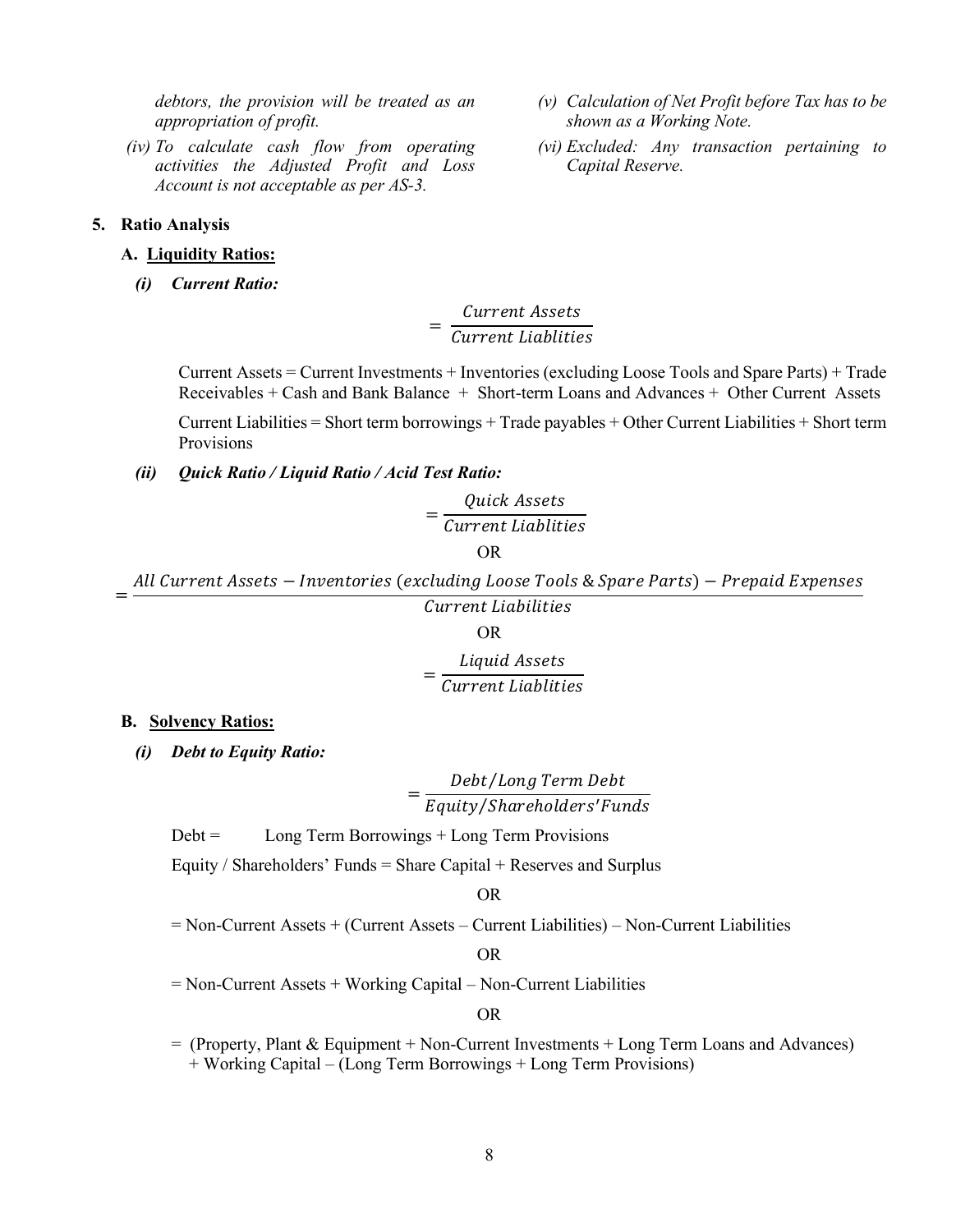#### *(ii) Proprietary Ratio:*

= *Shareholders Funds/Equity*<br>Total Assets

Total Assets = Non-Current Assets + Current Assets

 $=$  Property, Plant & Equipment + Intangible Assets  $+$  Non- Current Investments  $+$  Long Term Loans and Advances + Current Investments + Inventories (including Loose Tools and Spare Parts) + Trade Receivables + Cash and Bank Balance + Short-term Loans and Advances + Other Current Assets

#### *(iii) Debt to Total Assets Ratio:*

$$
=\frac{Debt}{Total\,Assets}
$$

*(iv) Interest coverage ratio:*

$$
= \frac{Net\ profit\ before\ interest\ and\ taxes}{Fixed\ Interest\ charges}
$$

Fixed Interest Charges includes interest on only long-term borrowings.

#### **C. Activity Ratios:**

*(i)* **Trade Receivables Turnover Ratio**:

= <mark>Credit Revenue from 0</mark><br>Average Trade Rece

Credit Revenue from Operations = Revenue from Operation – Cash Revenue from Operation Average Trade Receivables:

$$
=\frac{Opening\ Trade\ Receivables + Closing\ Trade\ Receivables}{2}
$$

2

*(ii) Trade Payables Turnover Ratio :*

$$
= \frac{Net\, Credit\,Purchases}{Average\, Trade\,Payables}
$$

Average Trade Payables:

$$
=\frac{Opening\ trade\ Payable + Closing\ Trade\ Payable}{2}
$$

*(iii)Working Capital Turnover Ratio :*

= *Revenue from Oper*<br>*Working Capit*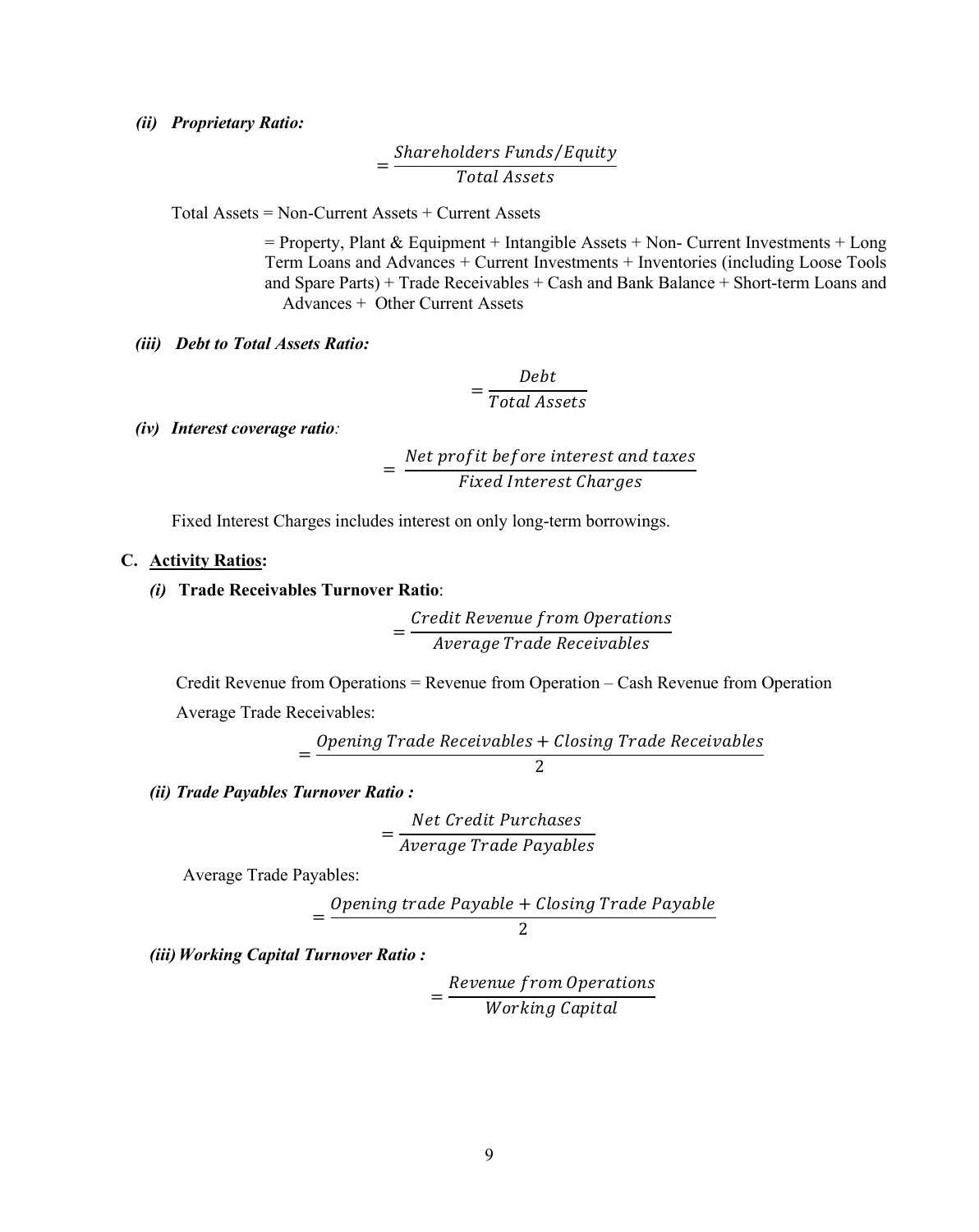#### *(iv) Inventory Turnover Ratio :*

 $=\frac{Cost~of~revenue~from~O^2}{Average~Invento^2}$ 

Cost of Revenue from Operations = Revenue from Operations – Gross Profit

OR

Cost of Material Consumed (including direct expenses) + Change in inventories of WIP and Finished Goods

OR

Opening Inventory + Net Purchases+ Direct Expenses – Closing inventory Average Inventory:

$$
=\frac{Opening\ Inventory + Closing\ Inventory}{2}
$$

#### **D. Profitability Ratios:**

*(i) Gross Profit Ratio:* 

$$
=\frac{Gross Profit}{Revenue from Operations} \times 100
$$

Gross Profit = Revenue from Operations – Cost of Revenue from Operations/ Cost of Goods Sold

Cost of Revenue from Operations = Cost of Material Consumed (including direct expenses) + Change in inventories of WIP and Finished Goods. OR

Opening Inventory + Net Purchases + Direct Expenses – Closing inventory

### *(ii) Net Profit Ratio***:**

$$
= \frac{Net Profit}{Revenue from Operations} \times 100
$$

Net  $Profit = Gross profit + Other Income - Indirect Express - Provision for Tax$ 

*(iii)Operating Ratio:*

$$
= \frac{Cost\ of\ Revenue\ from\ Operations + Operating\ Expenses}{Review\ from\ Operations} \times 100
$$

OR

 + − × 100

Operating Expenses = Employee Benefit Expenses + Depreciation of Tangible Assets + Selling and Distribution Expenses+ Office and Administrative Expenses.

Operating Income = Commission received, Cash discount received.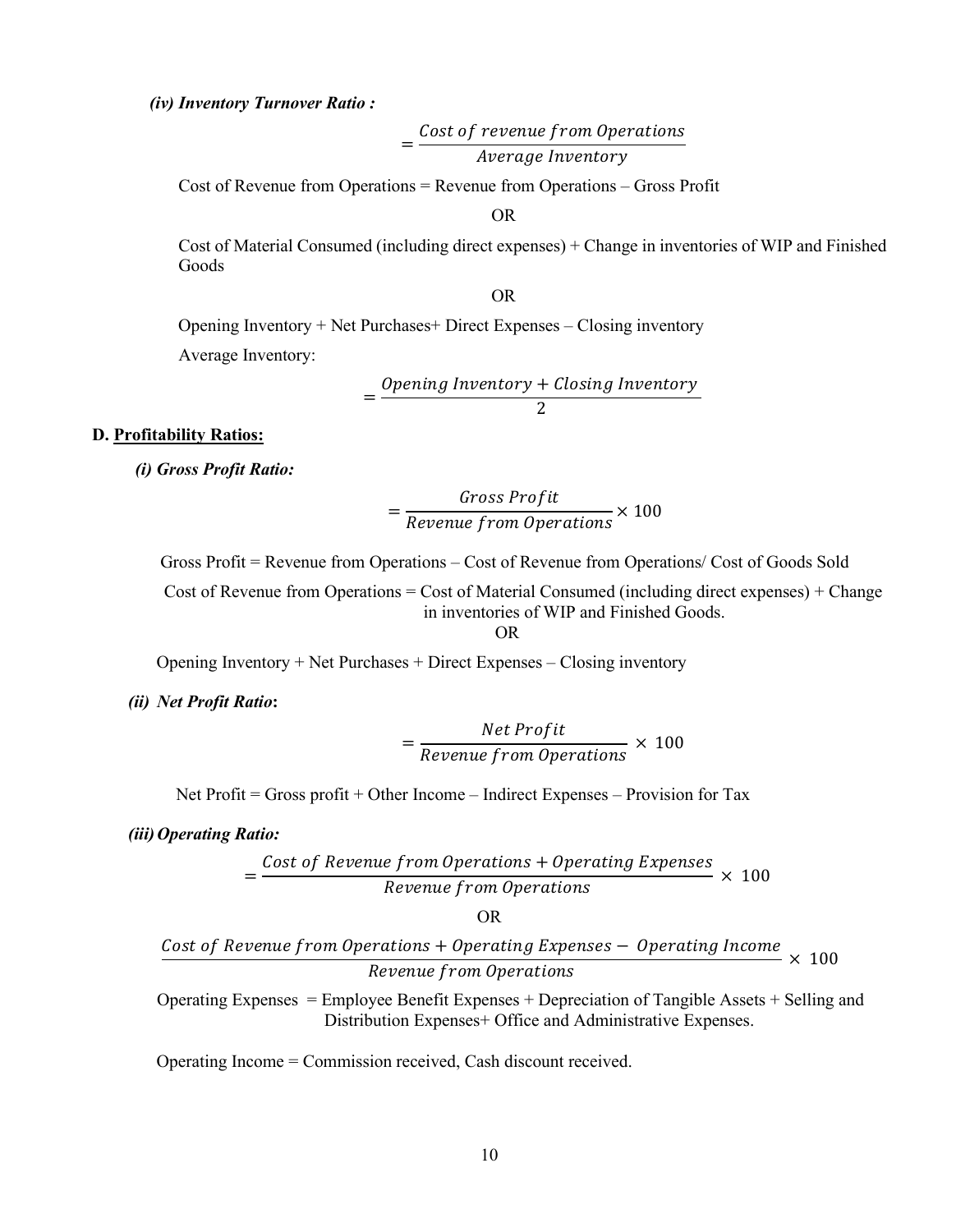|                                  | $=\frac{Net \ Operating \ Profit}{Review \ from \ Operations} \times 100$                                                                                    |
|----------------------------------|--------------------------------------------------------------------------------------------------------------------------------------------------------------|
| Net operating profit<br>$=$      | Net Profit after Tax+ Provision for Tax + Non-Operating Expenses –<br>Non-Operating Incomes<br>OR.                                                           |
|                                  | Gross Profit – Operating Expenses + Operating Incomes                                                                                                        |
| Non-Operating Expenses $=$       | Finance Cost (Interest on Long-term Borrowings) + Loss on sale of Non-<br>Current Assets + Amortisation of Intangible Assets + Writing off capital<br>losses |
|                                  | Non-Operating Incomes = Interest and Dividend Received on Investment + Profit on sale of Non-<br>Current Assets.                                             |
| (v) Earning per share:           |                                                                                                                                                              |
|                                  | Net Profit after Tax and Preference Dividend                                                                                                                 |
|                                  | No. of Equity Shares                                                                                                                                         |
| <i>(vi) Price Earning Ratio:</i> |                                                                                                                                                              |

= Market Value of an Equity Sh<br>Earing per share

*(vii) Return on Investment:* 

$$
= \frac{Net Profit before Interest and Tax}{Capital Employee}
$$
 × 100

### *NOTE:*

- *1. Current Ratio includes Net Debtors (Gross Debtors – Provision for doubtful debts) while Trade Receivables Turnover Ratio includes Gross Debtors.*
- *2. Other Current Assets' is restricted to Prepaid Expenses and Accrued Income.*
- *3. Capital employed = Shareholders' Funds + Non-current Liabilities – Non-trade Investments OR*

 *Non-current Assets (excluding Non-trade Investments) + Working Capital* 

#### *OR*

Property, Plant & Equipment & Intangible Assets *+ Trade Investments + Working Capital*

- *4. Investments to be taken as non-trade investments unless specified as trade investments.*
- *5. In Return on Investments Ratio- Net Profit before interest and tax will not include interest on non-trade investments.*
- *6. Revenue from operations (for a manufacturing company)*
	- *Net Sales*

 *For a manufacturing company*

• *Sale of scrap*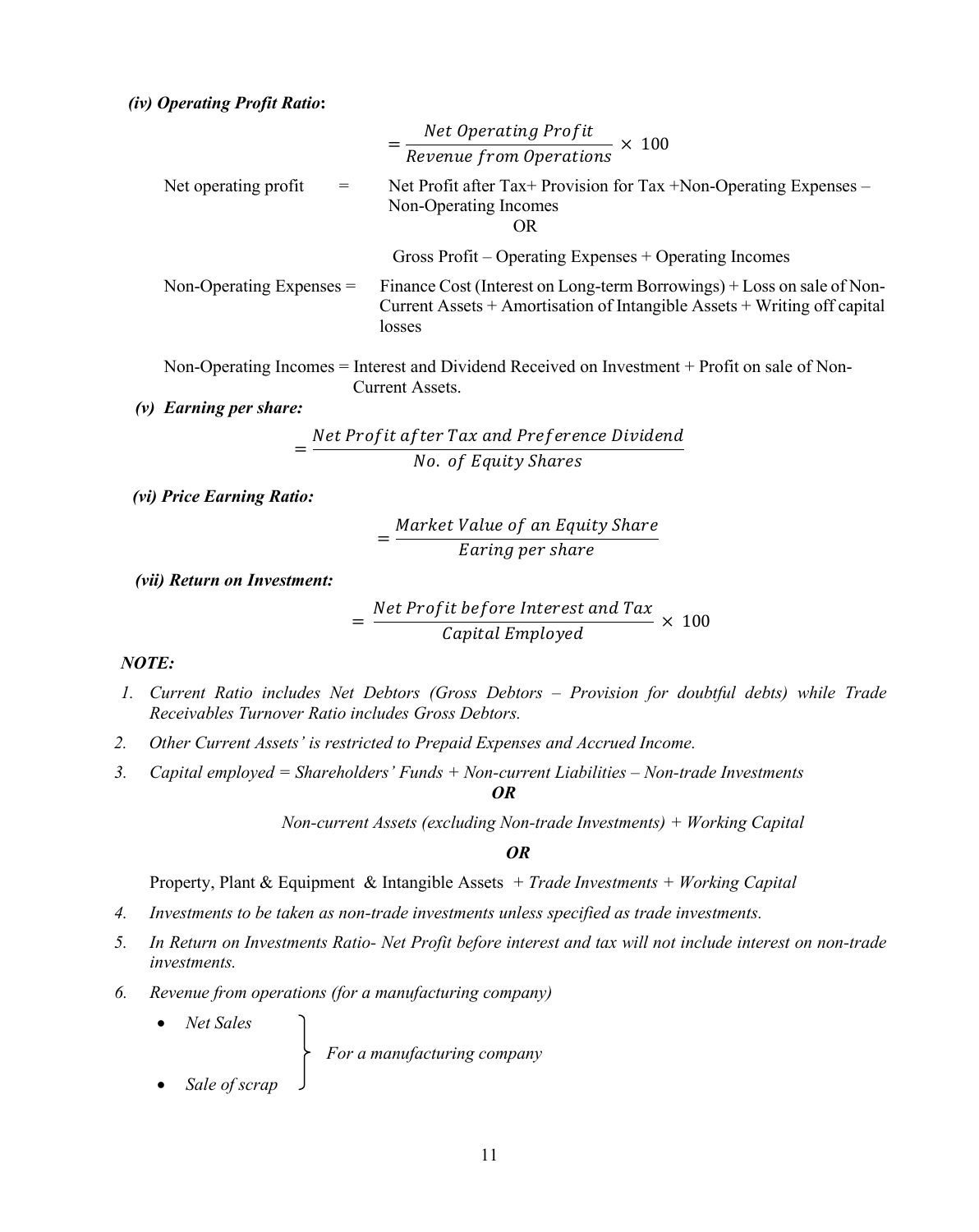*Other Income: (for a manufacturing company)*

- *Rent received (non- operating)*
- *Commission received (operating)*
- *Interest and Dividend Received (non- operating)*
- *Profit from Sale of Fixed Assets (non- operating)*
- *Cash discount received (operating)*
- *7. Problems on effect of transactions on ratios to be restricted to Current Ratio, Quick Ratio and Debt-Equity Ratio.*
- *8. Net Profit Ratio is to be calculated on 'Net Profit after Tax'.*

### **SECTION C**

#### **COMPUTERISED ACCOUNTING**

### **6. Accounting Application of Electronic Spread Sheet**

(i) Concept of Electronic Spreadsheet.

*Meaning, utility, merits and demerits of Electronic spreadsheets.*

(ii) Features offered by Electronic Spreadsheet.

*An understanding of basic features of electronic spreadsheets such as: Creating worksheet, entering data into worksheet, heading information, data, text, dates, alphanumeric values, saving & quitting worksheet. Opening and moving around in an existing worksheet. Toolbars and Menus, keyboard shortcuts. Working with single and multiple workbooks - copying, renaming, moving, adding and deleting, copying entries and moving between workbooks. Formatting of worksheet- Auto format, changing alignment, character styles, column width, date format, borders and colours. Previewing and Printing worksheet - Page setting, Print titles, Adjusting margins, Page break, headers and footers. Formulas – summation, subtraction, division, multiplication, average and percentage. Functions: date, if-then- else, freezing panes.* 

- (iii)Application of spreadsheets in generating the following accounting information:
	- 1. Payroll

*Components of payroll – Basic, HRA, DA and TA, CCA, deduction for PF and income tax.*

2. Data Presentation

*Graphs and charts- using wizards, various charts type, formatting grid lines and legends, previewing & printing charts*

*Database - creation, sorting, query and filtering a database.*

### **7. Database Management System (DBMS)**

(i) Concept and Features of DBMS.

*Types and features of DBMS.* 

*A conceptual understanding of the basic features of Data Base Management System (DBMS), i.e. data update and retrieval using basic functions and commands of SQL.* 

*Basic Commands: Select, Where, And, Or, Update, Delete and*

*Basic Functions: Avg, Count, Max, Min, Sum.*

(ii) DBMS in Business Application.

*Database design, tables, fields, relationships, forms reports and indexing.*

*The following examples of DBMS in business application:*

- *Accounting Information*
- *Debtors and Creditors*
- *Bank Reconciliation Statement*
- *Asset Accounting*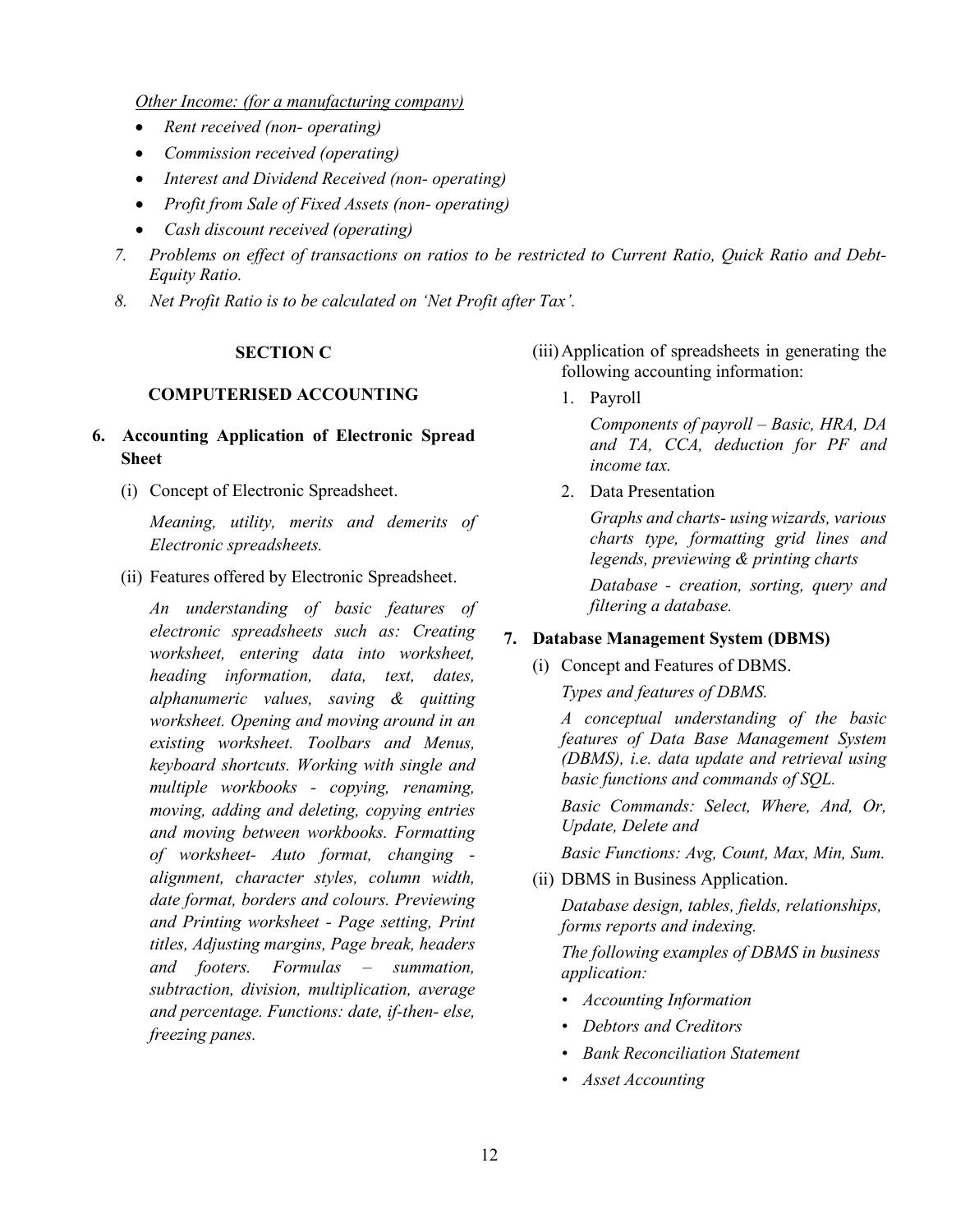### **PAPER II – PROJECT WORK – 20 Marks**

Candidates will be expected to have completed **two**  projects from any topic covered in Theory.

**The project work will be assessed by the teacher and a Visiting Examiner appointed locally and approved by the Council.**

Mark allocation for **each** Project [10 marks]:

| Overall format                      | 1 mark  |
|-------------------------------------|---------|
| Content                             | 4 marks |
| Findings                            | 2 marks |
| Viva-voce based on the Project only | 3 marks |

### **A list of suggested Projects is given below:**

- 1. Preparation of Journal / sub-division of journal, Ledger, Trial balance and Financial Statements of a partnership form of business on the basis of a case study.
	- Develop a case study showing how two or more friends decide to come together and start a business with a certain amount of capital.
	- Prepare their Partnership Deed including interest on capital, partner's salary, commission, interest on drawings, interest on partner's loan and rent paid to a partner.
	- Write in detail, their transactions during the year: purchases - cash and credit, sales - cash and credit, expenses, purchase of fixed assets and depreciation charged on them, any outstanding expenses, prepaid expenses, accrued income, drawing bills of exchange, accepting bills payable etc.
	- From this case study developed (which should have at least 15 transactions), pass the journal entries, post them into the ledger, prepare a Trial Balance and the Trading and Profit and Loss Account, Profit and Loss Appropriation Account and Balance Sheet.
	- The various expenses, for comparison purposes, could be depicted in the form of bar diagrams and pie charts.
	- Calculate relevant accounting ratios like liquidity, solvency, activity and profitability giving their formulae and computation (all this could be part of the viva-voce).
- The ratios could also be shown graphically and/ or pictorially (bar diagrams and pie charts) and if possible, could be compared with the ratios of the industry.
- 2. Preparation of a Cash Flow Statement with the help of audited / unaudited / imaginary Balance Sheets of a company for two consecutive accounting years or two consecutive quarters of an accounting year could be taken along with at least five additional information (depreciation, purchase/ sale of fixed assets, dividend paid/ proposed, tax paid/ proposed, amortization of intangible assets, profit or loss on sale of fixed assets including provision for depreciation on them and profit or loss on sale of investment).
	- The results of the operating, investing and financing activities could be shown graphically and/ or pictorially (bar diagrams and pie charts).
- 3. Preparation of Common Size and Comparative Income Statement and Balance Sheet of a company by taking into account its audited, unaudited / imaginary financial results of two consecutive quarters of an accounting year or of two consecutive accounting years.
	- The comparison has to be made in the form of Common Size and Comparative Income Statement and Balance Sheet.
	- The comparison could also be shown graphically and/ or pictorially (bar diagrams and pie charts).
- 4. Taking the audited/ unaudited / imaginary financial results of any leading company, its liquidity, solvency, activity and profitability ratios of two consecutive accounting years or of two consecutive quarters of an accounting year should be calculated and the comparison of the ratios of both the years or quarters should be shown graphically and/ or pictorially (bar diagrams and pie charts).
- 5. Employee Salary Sheet:
	- (i) Design a spreadsheet using the following fields:

Employee's Name: String Variable of maximum size of 40 characters

Date of Joining:Date in English U.K. format Basic Salary: upto 2 places after decimal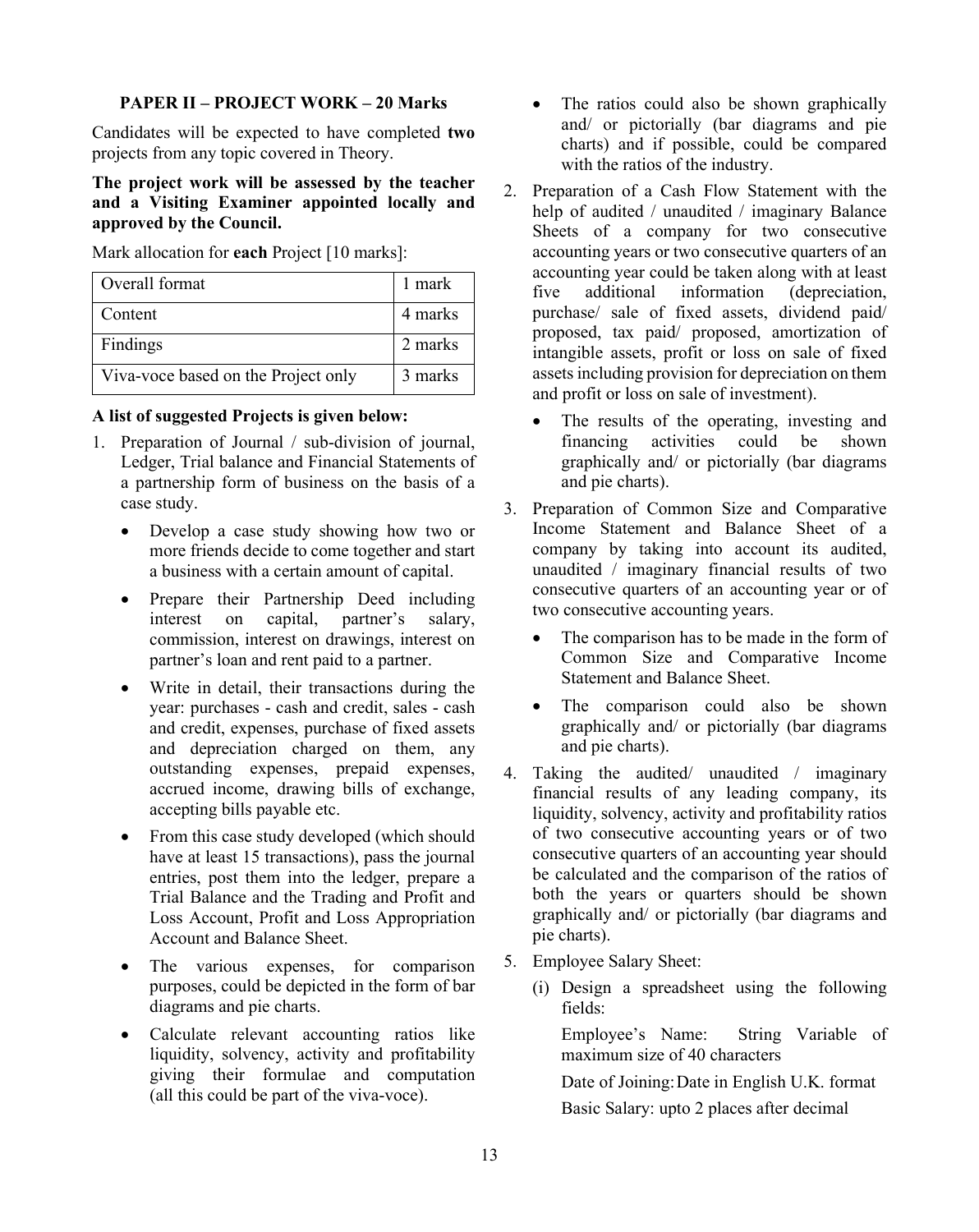Calculate their net salary using the Employee's data. [Feed in random data for 20 to 25 employees]

Some of the instructions are given below:

#### **Important Instructions:**

Dearness Allowance (DA) is paid  $\omega$  45% of Basic Salary.

House Rent Allowance (HRA) is paid  $@$  15% of (Basic Salary + DA)

City Compensatory Allowance (CCA) is paid  $(a)$  8.3% of (Basic Salary + DA + HRA)

Provident Fund (PF) is deducted  $(a)$  12% of (Basic Salary + DA)

Income Tax (IT) is deducted  $(a)$  10% of (Basic  $Salary + DA + HRA + CCA$ 

Net Salary is summation of Basic Salary + DA + HRA + CCA less PF and IT

- (ii) Save your worksheet on the desktop as **Employee\_Salary.**
- (iii)Print a Hard Copy of your work and close the file.
- 6. Revenue and Commission Statement

Prepare a Spreadsheet for a certain Company, which pays a commission based upon books sold.

Prepare a revenue and commission statement based upon the following information:

| Name of<br>Salesperson | Number of<br>Soft Cover<br>Books sold | Number of<br>Hard Cover<br>Books sold |
|------------------------|---------------------------------------|---------------------------------------|
| Suresh Mehta           | 1546                                  | 360                                   |
| Gladstone David        | 1788                                  | 315                                   |
| Manish Arora           | 1340                                  | 294                                   |
| Manmeet Singh          | 990                                   | 450                                   |
| Vineet Saighal         | 1105                                  | 689                                   |

#### **Assumption:**

Price of Hard Cover Books: @Rs. 34.45 per Book Price of Soft Cover Books: @ Rs. 22.05 per Book Commission on Hard Cover Books: 9.0%

Commission on Soft Cover Books: 12%

Prepare a spreadsheet showing your calculation to determine:

- (i) Revenue (Hard Cover Books and Soft Cover Books)
- (ii) Total Revenue
- (iii)Commission (Hard Cover Books and Soft Cover Books)
- (iv) Total Commission
- (v) Create a Chart (any style) showing the above information.

Open the original page (with lines and shading) as well as a formula page. (The entire formula must been shown)

Use **"=round (.0)"** where applicable so that all columns add correctly.

7. Spreadsheet on Outstanding Report

Prepare and Present a Spreadsheet for a list of outstanding notes receivable each month. The information for a particular month is as follows:

Use the following financial information:

| Face  | Interest | Other details                 |
|-------|----------|-------------------------------|
| Value | Rate     |                               |
|       | 10.8%    | Late Penalty: 11%             |
| 500   | $9.2\%$  | Report date: July 30,<br>2011 |
| 1000  | 8.96%    | Days / Year: 365              |

| Note<br>Number | Face<br>Value | Period<br>Days | <b>Issue Date</b> |
|----------------|---------------|----------------|-------------------|
|                | Rs. 525       | 90             | 7/2/2011          |
| $\overline{2}$ | Rs. 612       | 60             | 14/3/2011         |
| 3              | Rs. 210       | 45             | 19/5/2011         |
|                | Rs. 800       | 120            | 10/6/2011         |
| 5              | Rs. 1469      | 30             | 24/6/2011         |

Show the Interest rate, Days outstanding, Interest earned, Late penalty and Total due.

Use appropriate Lines and Shading to make the report interesting and easy to read. Use two places after the decimals where appropriate.

Prepare a chart to show the above information.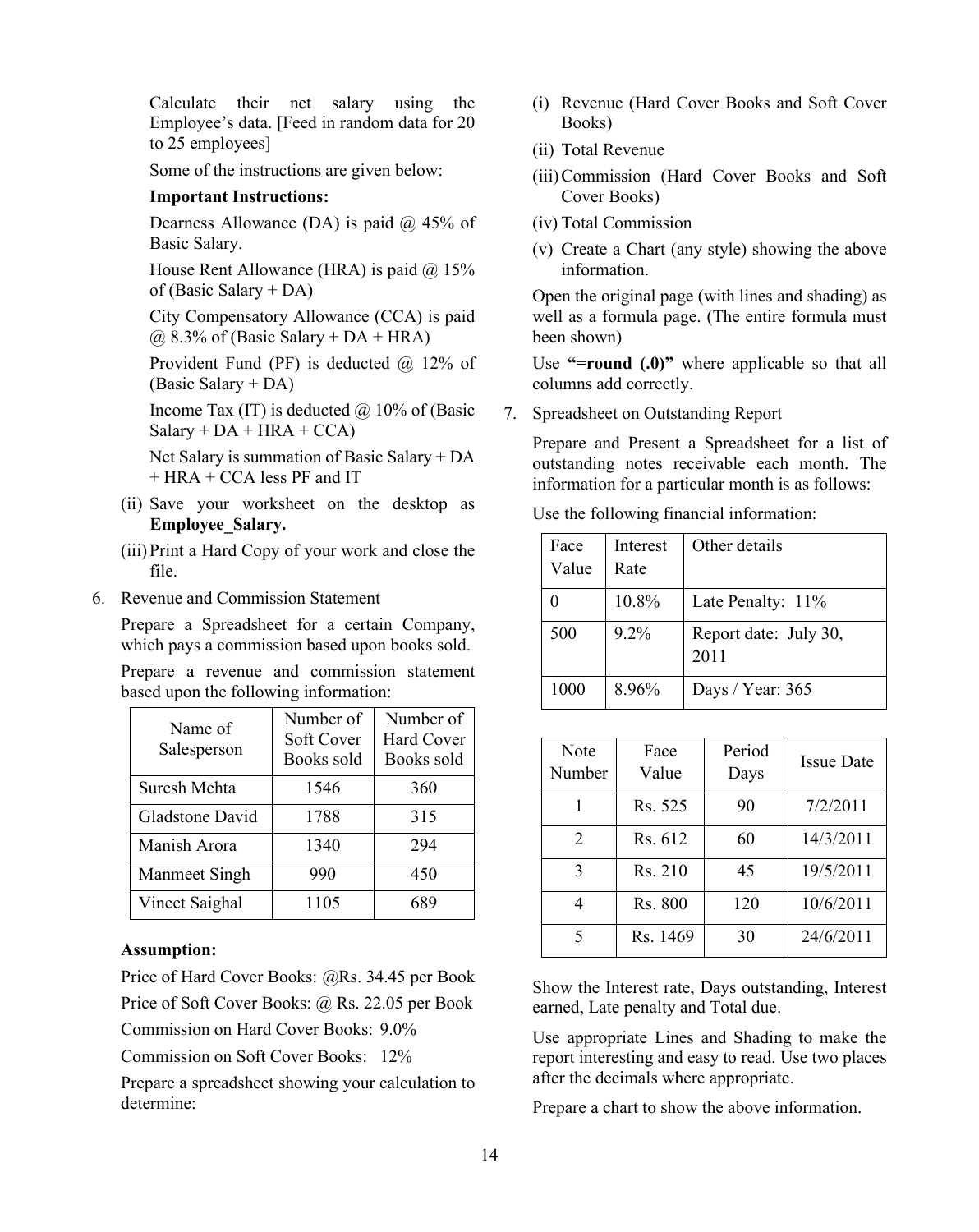- 8. Database Management
	- (i) Create a Database with at least 10 records with each record having the following fields:

 Employees Details: PAN Number, Name, Address and Phone Number

- (ii) Sort the names in alphabetical order.
- (iii)The Employee database has another table called Loan Details that stores the details of loan taken by various employees. Create a query that gives a list of employees names along with loan details.

The loan details table has following fields:

Loan Amount, Loan Date, Interest Rate, Amount Paid and Amount Balance.

(iv) Create a Report as per the format given below:

Employee Loan Details:

| No. Name Amount Date Paid Amount | $\mathsf{Emp.}$ Emp. Loan |  | Loan   Amount   Balance |
|----------------------------------|---------------------------|--|-------------------------|
|                                  |                           |  |                         |

Decide tables, relationships etc. on your own.

- 9. Database Management:
	- (i) Create an Accounts Table by following the steps given below:
		- (a) Click on the new button and highlight Design View in the dialog box that appears.
		- (b) Click the OK button and the Table Design View will appear.
		- (c) Fill in the Field Name, Data Type and Description for each column/field in the Account Table.

| Field Name     | Data<br>Type | Description                                           |
|----------------|--------------|-------------------------------------------------------|
| $C$ ustomerID  | Number       | The Unique Identifier<br>for a Customer               |
| AccountNo      | Number       | The Unique Identifier<br>for a Bank Account           |
| AccountType    | Text         | The type of account<br>(Checking, Saving etc.)        |
| DateOpened     | Date         | The date the account<br>was opened                    |
| <b>Balance</b> | Number       | balance<br>The<br>current<br>(money) in this account. |

(ii) Define a Primary Key for the Accounts table. Click on the Account Number field with the right mouse button and choose Primary Key from the pop-up menu.

(iii)Save the new Accounts Table.

- 10. Selection Grade Card
	- (i) Make a Spreadsheet of a Selection Grading Chart using the following details:

| <b>Candidate's Name:</b> | <b>String type</b> |
|--------------------------|--------------------|
| Test 1:                  | Integer type       |
| Test 2:                  | Integer type       |
| Test $3:$                | Integer type       |
| Test 4:                  | Integer type       |
|                          |                    |

The Worksheet format is as follows:

| S.N. | Name of<br>the<br>Candidate | Test-1<br>(Max<br>25<br>Mks) | $Test-2$<br>(Max<br>25<br>Mks) | Test-<br>3<br>(Max<br>25<br>Mks) | Test-<br>4<br>(Max<br>25<br>Mks) |
|------|-----------------------------|------------------------------|--------------------------------|----------------------------------|----------------------------------|
| 1    | Alfred<br>Gomes             | 24                           | 22                             | 18                               | 23                               |
| 2    | Shankar<br>Pandey           | 17                           | 20                             | 17                               | 20                               |
| 3    | Ali<br>Hassan<br>Raza       | 22                           | 19                             | 20                               | 14                               |
| 4    | P. Subba<br>Rao             | 20                           | 19                             | 19                               | 17                               |
| 5    | Sushanto<br>Mukerjee        | 19                           | 21                             | 24                               | 22                               |

- (ii) Compute the percentage for each candidate's total. Show the total score and the percentage for each candidate.
- (iii)Create a Header for the Chart. Include your name.
- (iv) Save your work on the desktop as **Merit\_Project.**
- (iv) Print a hard copy of your work and close the file.

**NOTE:** No question paper for Practical work will be set by the Council.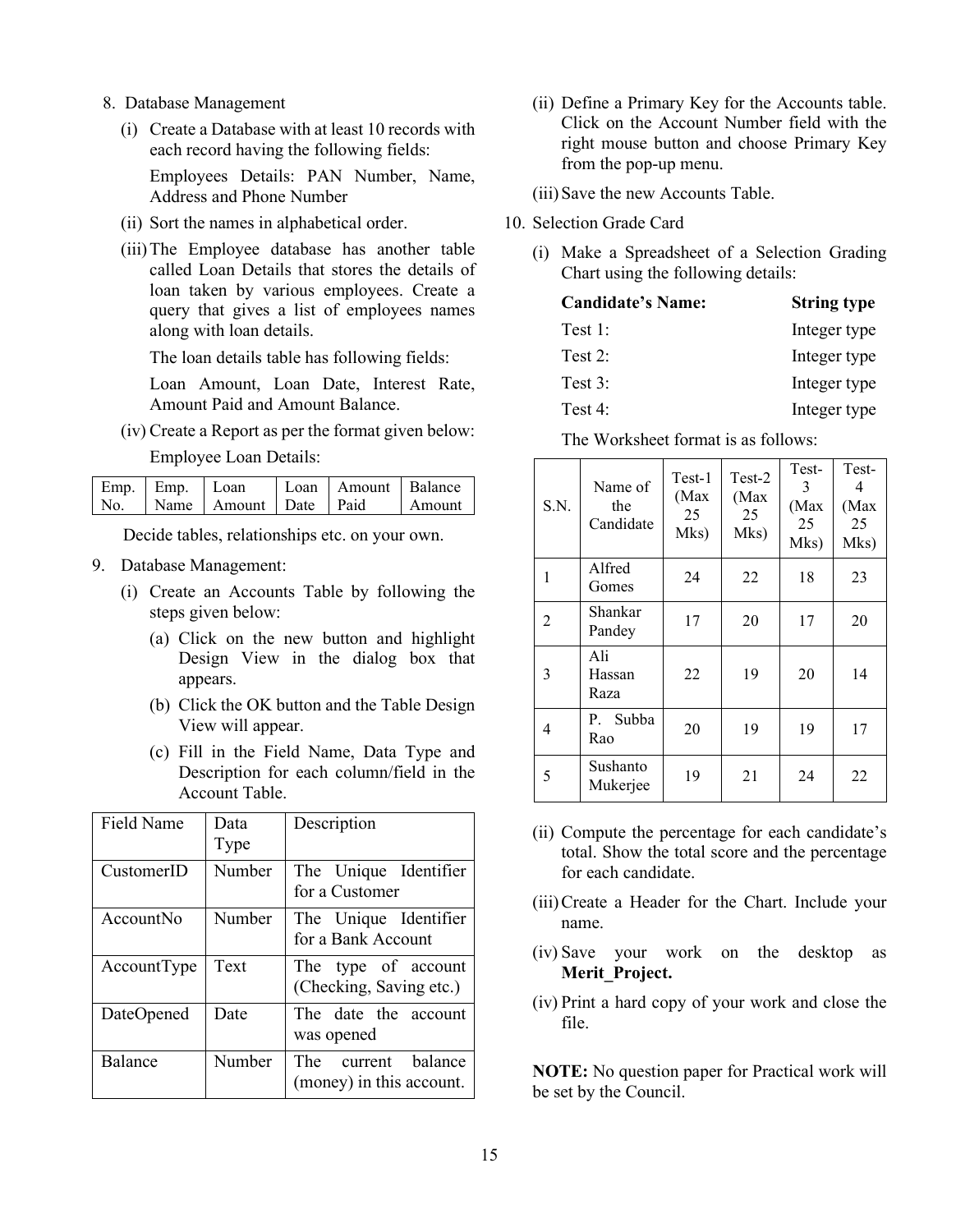# **\*EXPLANATION AND PRESENTATION OF ITEMS UNDER SHAREHOLDERS' FUNDS**

**Share Capital**

| <b>Particulars</b>                                                              | <b>Note</b><br>No. | Figures at the end of<br>the current<br>reporting period | Figures at the end of<br>the previous<br>reporting period |
|---------------------------------------------------------------------------------|--------------------|----------------------------------------------------------|-----------------------------------------------------------|
|                                                                                 |                    |                                                          |                                                           |
| <b>EQUITY AND LIABILITIES</b><br><b>Shareholders Funds</b><br>(a) Share Capital |                    | <b>XXX</b>                                               |                                                           |

Notes to Accounts: 1.

| <b>Particulars</b>                                                              | Amount (`) |
|---------------------------------------------------------------------------------|------------|
| (a) Share Capital                                                               |            |
| Authorised Capital                                                              |            |
| shares of ` each                                                                | <b>XXX</b> |
|                                                                                 |            |
| <b>Issued Capital</b>                                                           |            |
| shares of ` each                                                                | <b>XXX</b> |
| (of the above sharesshares are allotted as fully paid up pursuant to a contract |            |
| without payment being received in cash)                                         |            |
| Subscribed Capital                                                              | <b>XXX</b> |
| Subscribed and fully paid up                                                    |            |
| shares of ` each                                                                | <b>XXX</b> |
| (of the above sharesshares are allotted as fully paid up pursuant to a contract |            |
| without payment being received in cash)                                         |            |
| Subscribed but not fully paid up                                                |            |
| shares of ` each,  `Called up<br><b>XXX</b>                                     |            |
| Less calls -in- arrear<br>$(\mathbf{X}\mathbf{X})$                              |            |
| Add Shares Forfeited A/c<br>$\mathbf{x}$                                        |            |
|                                                                                 |            |
|                                                                                 |            |
| TOTAL                                                                           | <b>XXX</b> |

Points to be noted:

♦ Equity share capital and preference share capital to be shown separately.

If the authorised/issued capital is not mentioned in the question it has to be shown in the notes to accounts. However, no figures will be shown as illustrated above.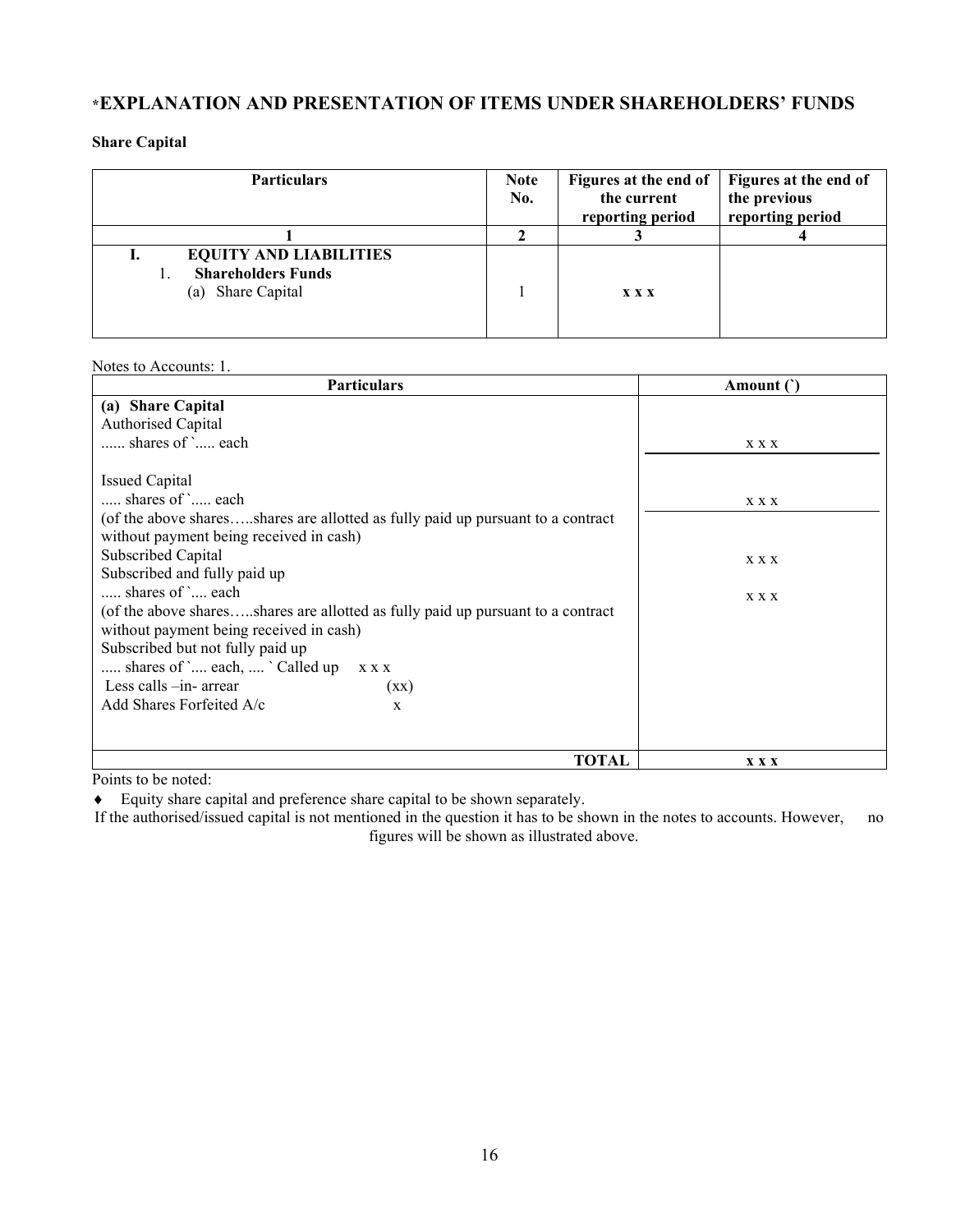### **\*\*FORMAT OF THE BALANCE SHEET OF A JOINT STOCK COMPANY PART-1 BALANCE SHEET**

Name of the Company.................... Balance Sheet as at.........................

|    |    | <b>Particulars</b>                                     | <b>Note</b> | Figures at the end of the | Figures at the end of the |  |  |  |  |
|----|----|--------------------------------------------------------|-------------|---------------------------|---------------------------|--|--|--|--|
|    |    |                                                        | No.         | current reporting period  | previous reporting period |  |  |  |  |
|    |    | 1.                                                     | 2           | 3                         | 4.                        |  |  |  |  |
| I. |    | <b>EQUITY AND LIABILITIES</b>                          |             |                           |                           |  |  |  |  |
|    | 1. | <b>Shareholders Funds</b>                              |             |                           |                           |  |  |  |  |
|    |    | (a) Share Capital                                      |             |                           |                           |  |  |  |  |
|    |    | (b) Reserves and Surplus                               |             |                           |                           |  |  |  |  |
|    |    | (c) Money received against share                       |             |                           |                           |  |  |  |  |
|    |    | warrants                                               |             |                           |                           |  |  |  |  |
|    | 2. | Share application money pending                        |             |                           |                           |  |  |  |  |
|    |    | allotment                                              |             |                           |                           |  |  |  |  |
|    | 3. | <b>Non- Current Liabilities</b>                        |             |                           |                           |  |  |  |  |
|    |    | (a) Long-term borrowings                               |             |                           |                           |  |  |  |  |
|    |    | (b) Deferred tax liabilities (Net)                     |             |                           |                           |  |  |  |  |
|    |    | (c) Other Long term liabilities                        |             |                           |                           |  |  |  |  |
|    |    |                                                        |             |                           |                           |  |  |  |  |
|    |    | (d) Long-term provisions<br><b>Current Liabilities</b> |             |                           |                           |  |  |  |  |
|    | 4. |                                                        |             |                           |                           |  |  |  |  |
|    |    | (a) Short term borrowings                              |             |                           |                           |  |  |  |  |
|    |    | (b) Trade payables                                     |             |                           |                           |  |  |  |  |
|    |    | Other current liabilities<br>(c)                       |             |                           |                           |  |  |  |  |
|    |    | Short term provisions<br>(d)                           |             |                           |                           |  |  |  |  |
|    |    | <b>TOTAL</b>                                           |             |                           |                           |  |  |  |  |
|    |    | II. ASSETS                                             |             |                           |                           |  |  |  |  |
|    | 1. | <b>Non-Current Assets</b>                              |             |                           |                           |  |  |  |  |
|    |    | (a) Property, Plant & Equipment &                      |             |                           |                           |  |  |  |  |
|    |    | Intangible Assets                                      |             |                           |                           |  |  |  |  |
|    |    | Property, Plant &<br>(i)                               |             |                           |                           |  |  |  |  |
|    |    | Equipment                                              |             |                           |                           |  |  |  |  |
|    |    | (ii) Intangible Assets                                 |             |                           |                           |  |  |  |  |
|    |    | (iii) Capital work-in-progress                         |             |                           |                           |  |  |  |  |
|    |    | (iv) Intangible assets under                           |             |                           |                           |  |  |  |  |
|    |    | development                                            |             |                           |                           |  |  |  |  |
|    |    | (b) Non-current Investments                            |             |                           |                           |  |  |  |  |
|    |    | (c) Deferred Tax Assets (Net)                          |             |                           |                           |  |  |  |  |
|    |    | (d) Long term loans and advances                       |             |                           |                           |  |  |  |  |
|    |    | (e) Other non-current assets                           |             |                           |                           |  |  |  |  |
|    | 2. | <b>Current Assets</b>                                  |             |                           |                           |  |  |  |  |
|    |    | (a) Current Investments                                |             |                           |                           |  |  |  |  |
|    |    | (b) Inventories                                        |             |                           |                           |  |  |  |  |
|    |    | (c) Trade Receivables                                  |             |                           |                           |  |  |  |  |
|    |    | (d) Cash and Bank Balance                              |             |                           |                           |  |  |  |  |
|    |    | Short-term loans and advances<br>(e)                   |             |                           |                           |  |  |  |  |
|    |    | Other current assets<br>(f)                            |             |                           |                           |  |  |  |  |
|    |    |                                                        |             |                           |                           |  |  |  |  |
|    |    | <b>TOTAL</b>                                           |             |                           |                           |  |  |  |  |